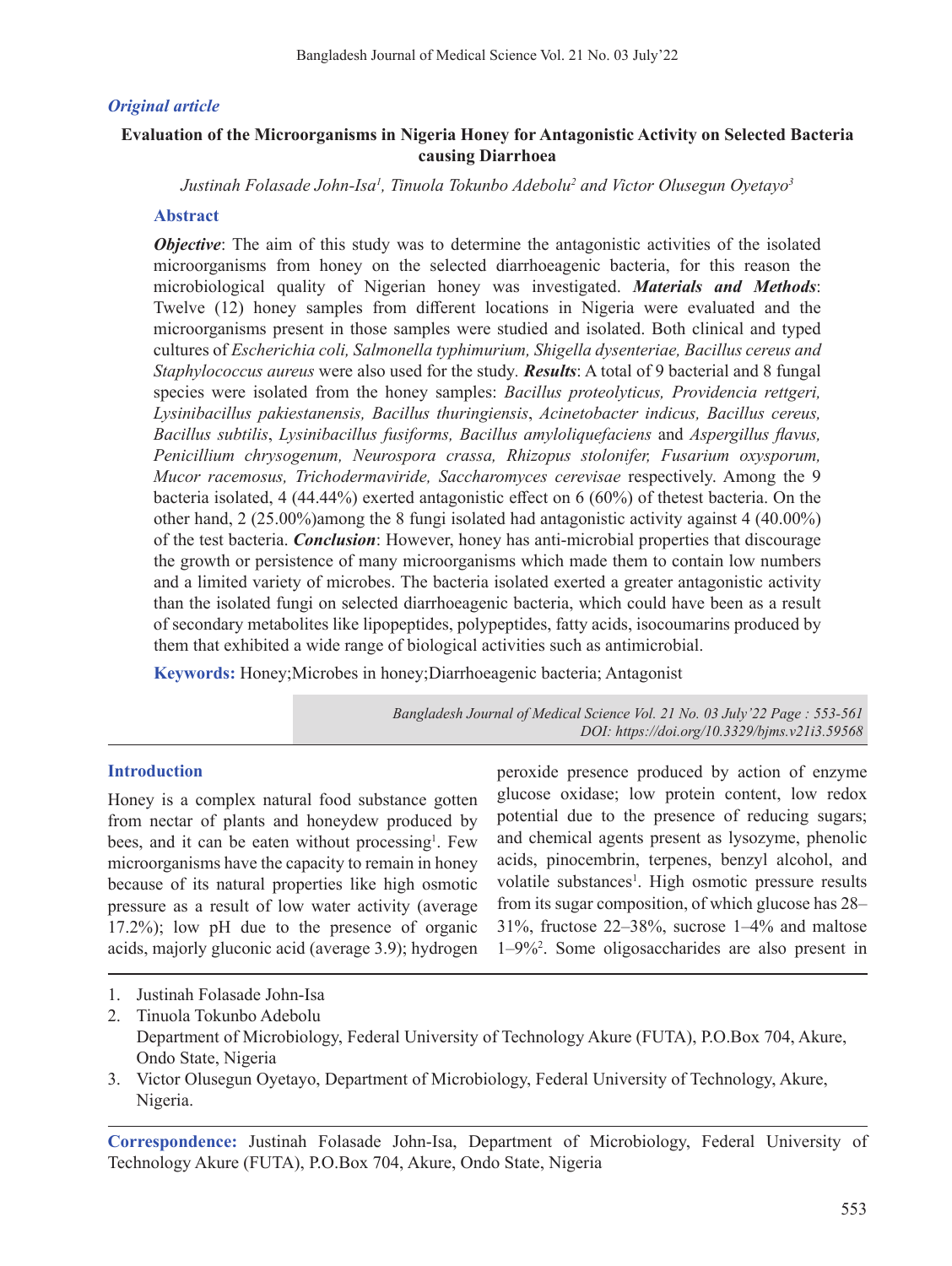honey, which vary according to flowering and local production<sup>3</sup>. Yeasts and spore-forming bacteria are microbes of concern that are commonly found in honey, the presence of coliforms and yeasts indicate the quality of honey and they could cause human illness when they are found under certain conditions. These microorganisms are derived from primary or secondary sources of contamination, the primary sources are related to digestive tract of honeybees, which have natural microorganisms and sources of material collection such as nectar, pollen and propolis, air, flowers, and the environment inside the beehive which are very difficult to control while the secondary sources are incorporation of honey microorganisms postharvest, food handlers, cross contamination processing plants, and appliances<sup>4</sup>. Diarrhoeal diseases are amongst the most frequent childhood illnesses causing death in developing countries<sup>5</sup>. It is characterized by frequent, loose and watery stool which may result in dehydration and death. There are around 2.5 million cases of diarrhoea in children under the age of five according to the study carried out by UNICEF, in which about 1.3 million die each year and with the highest incidence being in children under 2 years of age<sup> $6-7$ </sup>. Diarrhoea is the second leading cause of death among children in the world but majorly happen in India, Bangladesh, Nigeria, Afghanistan, Pakistan and Ethiopia<sup>8</sup>. Infective diarrhoea is a result of the activities of microorganisms or their toxins that manage to get into the gastrointestinal tract thereby causing infection. Diarrhoeagenic bacteria include *Escherichia coli, Shigella dysentery*, *Salmonella typhimurium*, *Vibrio*  cholerae, Bacillus cereus, Staphylococcus aureus<sup>9</sup>, *Campylobacter jejuni, Yersinia enterocolitica,* 

*Clostridium botulinum*, and Enterotoxigenic *Bacteroides fragilis*<sup>10</sup>. So, the objective of this work is to find out the effect of microbes present in honey on bacteria causing diarrhoea disease.

# **Materials and Methods**

#### *Collection of honey samples*

Honey Samples were sourced from twelve (12) different areas in Nigeria; Emure – Ile, Afo – Akoko, Akure, Ikakuma - Akoko in Ondo State, Enugu in Enugu State, Ibadan in Oyo State, Ikere in Ekiti State, Lagos in Lagos State, Lafia in Nasarawa State, Federal University of Agriculture Abeokuta, (FUNAAB) in Ogun State, Gusau in Zamfara State and Iree in Osun State (Table 1).

|       |  |  | Table 1: Source of Honey Samples used in this |  |  |
|-------|--|--|-----------------------------------------------|--|--|
| study |  |  |                                               |  |  |

| S/N            | <b>LOCATION</b>                                                            | <b>FLORAL SOURCE</b>                                     |
|----------------|----------------------------------------------------------------------------|----------------------------------------------------------|
| 1              | Emure - Ile, Owo Ondo State<br>(Roadside)                                  | Wildflower Honey                                         |
| 2              | Ikere, Ekiti State                                                         | Wildflower Honey                                         |
| 3              | Nasarawa State                                                             | Wildflower Honey                                         |
| 4              | Ibadan, Oyo State                                                          | Wildflower Honey                                         |
| 5              | Afo - Akoko, Ondo State                                                    | Wildflower honey                                         |
| 6              | Iree, Osun State                                                           | Bitter leaf                                              |
| 7              | FUNAAB, Ogun State                                                         | Wildflower Honey                                         |
| 8              | Enugu State<br>(Cinomis)<br>Enugu,<br>Honey)                               | Wildflower Honey                                         |
| 9              | Lagos (Kaybeck Honey)                                                      | Wildflower Honey                                         |
| 10<br>11<br>12 | Zamfara (A & Shine Honey)<br>Sunshine Honey, Ondo State<br>Ikakuma – Akoko | Wildflower Honey<br>Wildflower Honey<br>Wildflower Honey |
|                |                                                                            |                                                          |

*Diarrhoeagenic bacteria used and their sources*

The test bacteria used are *Salmonella typhimurium*  clinical, *Salmonella typhimurium* ATCC 14028, *Shigella dysenteriae* clinical, *Shigella dysenteriae*  ATCC 11835, *Escherichia coli* clinical, *Escherichia coli* ATCC 700728, *Bacillus cereus* clinical*, Bacillus cereus* ATCC 14579, *Staphylococcus aureus* clinical and *Staphylococcus aureus* ATCC 29213. They were obtained from Spectra Medics Laboratories Sagamu, Nigeria and Medical Microbiology Laboratory of the University College Hospital, Ibadan, Nigeria.

# *Isolation of microorganisms in honey samples and determination of total viable count*

One millimeter of each of the honey samples was put into 9 ml of sterile water and diluted serially to obtain a dilution of 10-3 dilution factor. One millilitre was pipetted from 10<sup>-2</sup> dilution into sterile Petri dishes. Thereafter, 20 ml of Nutrient agar, and Potato dextrose agar cooled to 45°C were poured separately onto each of the plates in triplicates and allowed to solidify. Chloramphenicol, an antibiotic was aseptically added to the Potato Dextrose Agar before inoculating to inhibit the growth of bacteria in the medium. The nutrient agar plates were incubated at 37°C for 24 hrs in aerobic and anaerobic conditions while Potato Dextrose Agar plates were incubated at 25°C for 3-5 days. After incubation, the bacterial colonies were observed and counted using a colony counter (Gallenkamp). Representative colonies of bacteria and fungi were selected and sub-cultured on fresh bacteriological media until pure cultures were obtained according to the method of  $11$ .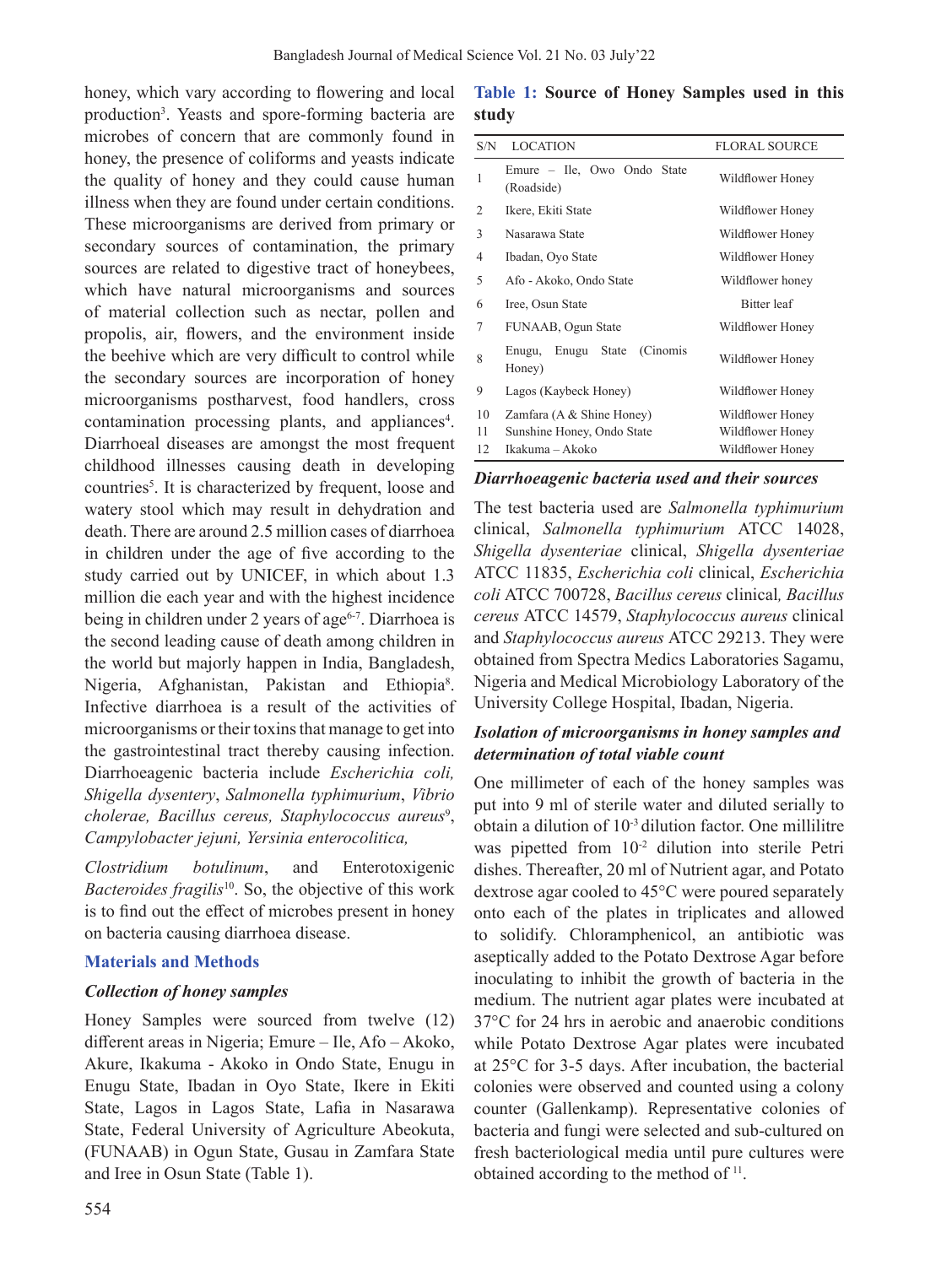# *Identification of the isolated bacteria from honey samples*

The identification of bacteria was based on morphological characteristics and biochemical tests carried out on the isolates according to the standard method <sup>11</sup>.

# *Molecular Identification of Bacteria Isolated from Honey samples*

Further characterization of the isolates was done using molecular techniques for better taxonomical data and categorized into three main steps: isolation of genomic DNA, polymerase chain reaction (PCR) and DNA sequencing using 16s rRNA technique using the standard method 12.

# *Identification of isolated fungi from honey samples*

The fungal colonies were sub-cultured on Potato Dextrose Agar (PDA). The isolates were identified based on their morphological and microscopic features using the standard method <sup>13</sup>.

# *Antagonistic Effects of Microbes in Honey on Selected Diarrhoeagenic Bacteria.*

### a. Bacteria

The antagonistic activity of bacteria in honey against the test bacteria was done using agar well diffusion method<sup>14</sup>with slight modification. The standard inoculum of eachtest bacterium was prepared by inoculating a colony of  $18 - 24$  hrs old culture into 9ml of sterile nutrient broth and incubated at  $37^{\circ}$ C for  $18 - 24$  hrs, 1ml of the broth culture was serially diluted into 9ml of sterile distilled water, the dilution that matched with the turbidity of 0.5 McFarland Standard was picked for the assay and 0.1ml of each of the inoculum was spread over the Mueller – Hinton agar plates using a sterile glass spreader. Wells were bored on agar plates with sterile cork borer of 10 mm in diameter. Two hundred microliters (0.2ml) of each of the bacterial isolate isolated from honey were poured in the wells. The plates were incubated at  $37^{\circ}$ C and the zone of inhibition was observed after 24 h.

# b. Fungi

Antagonistic reactions between the fungal isolates

and the test bacteria were studied *in vitro*. A 100 µl of each test bacterial suspensions was introduced to cover the surface of PDA medium using a glass spreader, each of the fungal isolate was inoculated triangularly on the medium<sup>15</sup>. Clear zones of growth inhibition were evaluated.

# *Statistical Analysis*

All experiments were done in triplicates. Mean and Standard deviation were calculated for all data using Descriptive Statistics and Difference between means was determined by Duncan's New Multiple Range Test at  $p \leq 0.05$ .

### **Ethical clearance**

Since this study does not involve trial on animals, so no ethical approval or clearance was gotten.

# **Results**

# *Types of Microorganisms present in the honey samples*

Nine different types of bacterial species were isolated and studied from the honey samples. These bacterial species were *Bacillus proteolyticus* strain BHUPCV3, *Providencia rettgeri* strain IAE170, *Lysinibacillus pakiestanensis* strain NCCP – 54, *Bacillus thuringiensis* strain B116, *Acinetobacter indicus* strain SR6 -19, *Bacillus cereus* ATCC 14579, *Bacillus subtilis* strain AK4, *Lysinibacillus fusiforms*  strain A1 and *Bacillus amyloliquefaciens* strain ARP23. The most frequently encountered bacterial species in the honey samples was *Lysinibacillus pakiestanensis* (58.33%) while the least frequently encountered bacterial species was *Bacillus cereus*  (8.33%) (Table 2).

Eight different fungi were isolated from the honey samples. These were *Aspergillus flavus, Penicillium chrysogenum, Neurospora crassa, Rhizopus stolonifer, Fusarium oxysporum, Mucor racemosus, Trichoderma viride* and *Saccharomyces cerevisae.* The most frequently encountered fungus was *A. flavus* (50.00%) while the least encountered fungi were *Penicillium chrysogenum* (8.33%)*, Neurospora crassa* (8.33%) and*Fusarium oxysporum* (8.33%) (Table 3).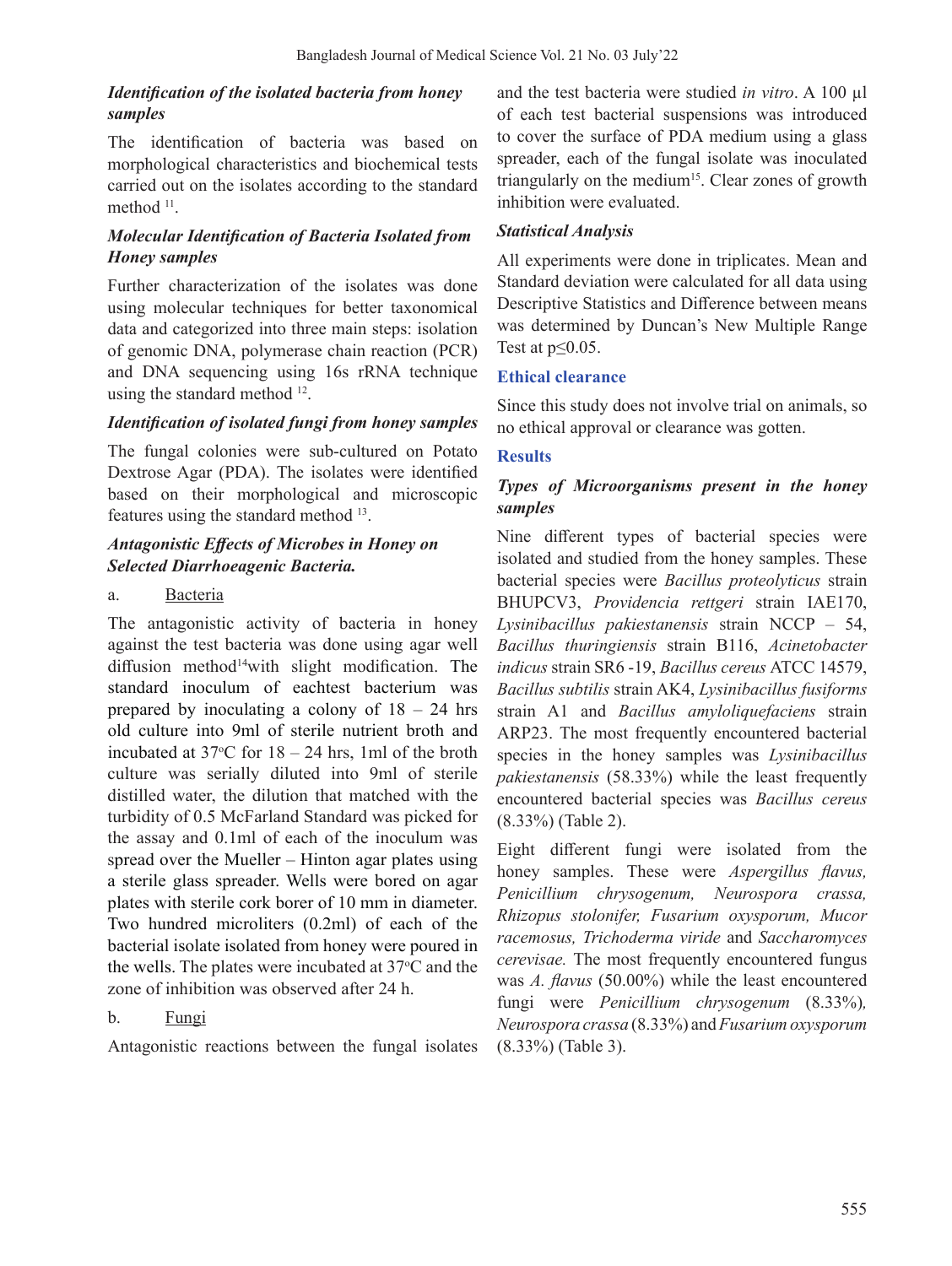|                        |        |            |        | Honey Samples |        |            |        |        |        |                                  |        |                          |                   |
|------------------------|--------|------------|--------|---------------|--------|------------|--------|--------|--------|----------------------------------|--------|--------------------------|-------------------|
| Bacterial species      | HEI    | <b>HIK</b> | HN     | HI            | HA     | <b>HIR</b> | HF     | HE     | HL     | HZ                               | HS     | <b>HIA</b>               | Total/ %          |
| <b>B.proteolyticus</b> | $^{+}$ | $^{+}$     | $^{+}$ |               | $^{+}$ |            |        | $+$    |        | $+$                              |        |                          | 50.00             |
| P. rettgeri            | $+$    |            |        |               |        |            |        |        |        |                                  | $^{+}$ | ٠                        | 16.67             |
| L. pakiestanensis      | $+$    | $^{+}$     | $^{+}$ | ۰             | $^{+}$ | ٠          | $+$    | ٠      | $+$    | $\begin{array}{c} + \end{array}$ | ٠      | ٠                        | 58.33             |
| B. thuringiensis       | $+$    |            |        |               | $^{+}$ | $+$        |        |        |        | $\begin{array}{c} + \end{array}$ | ۰      | ٠                        | 33.33             |
| A. indicus             | $^{+}$ |            |        |               | $^{+}$ | $^{+}$     |        |        |        | $^{+}$                           |        | $\overline{\phantom{a}}$ | 333333.33 33.33   |
| B. cereus              | ۰      | $^{+}$     |        |               |        |            |        |        |        |                                  |        | ٠                        | 8.33              |
| <b>B.</b> subtilis     |        | $^{+}$     |        |               | $^{+}$ |            |        | $^{+}$ |        |                                  | $^{+}$ | $\overline{\phantom{a}}$ | 33333333<br>33.33 |
| L. fusiforms           | ٠      | $^{+}$     |        |               | $^{+}$ |            |        | $^{+}$ |        |                                  |        | ٠                        | 25.00             |
| B. amyloliquefaciens   |        |            |        |               |        |            | $^{+}$ |        | $^{+}$ | $^{+}$                           | ۰      |                          | 33.33             |

#### **Table 2: Frequency of occurrence of bacteria in the test honey samples**

**Key**: HEI = Honey from Emure – Ile, HIK = Honey from Ikere – Ekiti, HN = Honey from Nasarawa, HI = Honey from Ibadan, HA = Honey from Afo – Akoko, HIR = Honey from Iree, HF = Honey from FUNAAB, HE = Honey from Enugu, HL = Honey from Lagos, HZ = Honey from Zamfara, HS = Sunshine Honey and HIA = Honey from Ikakuma- Akoko (Mr George Honey), + = Present, - = Absent.

**Table 3: Frequency of occurrence of fungi in the test honey samples** 

|                | Honey Samples     |            |            |        |        |        |            |        |    |                                  |    |    |                          |                |
|----------------|-------------------|------------|------------|--------|--------|--------|------------|--------|----|----------------------------------|----|----|--------------------------|----------------|
|                | Fungal species    | <b>HEI</b> | <b>HIK</b> | HN     | H      | HA     | <b>HIR</b> | HF     | HE | HL                               | HZ | HS | <b>HIA</b>               | Total<br>$/$ % |
| A. flavus      |                   | ٠          | $^{+}$     | $^{+}$ | $^{+}$ | $+$    | $\sim$     | $^{+}$ |    |                                  |    |    | $^{+}$                   | 50.00          |
|                | P. chrysogenum    |            |            |        |        |        | $^{+}$     | ۰      |    |                                  |    |    | ٠                        | 8.33           |
| N. crassa      |                   |            |            |        |        |        |            | $^{+}$ | ٠  |                                  |    |    | ٠                        | 8.33           |
| R. stolonifer, |                   | ٠          |            |        |        |        | $^{+}$     | ٠      |    | $\begin{array}{c} + \end{array}$ |    |    | $\overline{\phantom{a}}$ | 16.67          |
| F. oxysporum,  |                   |            |            |        |        | ٠      | $^{+}$     | ٠      |    |                                  |    |    | $\overline{\phantom{a}}$ | 8.33           |
| M. racemosus   |                   | $+$        | $^{+}$     | ٠      | $^{+}$ | ٠      | $^{+}$     | ۰      |    | $+$                              |    |    | ÷                        | 41.67          |
|                | Trichodermaviride | ٠          |            | $^{+}$ | $\sim$ | $^{+}$ |            |        |    |                                  |    |    | ٠                        | 16.67          |
| S. cerevisae   |                   | $^{+}$     |            | $^{+}$ | $^{+}$ |        |            |        |    |                                  |    |    | $^{+}$                   | 33.33          |

**Key**: HEI = Honey from Emure – Ile, HIK = Honey from Ikere – Ekiti,  $HN =$  Honey from Nasarawa,  $HI =$  Honey from Ibadan,  $HA =$ Honey from Afo – Akoko, HIR = Honey from Iree, HF = Honey from FUNAAB, HE = Honey from Enugu, HL = Honey from Lagos, HZ = Honey from Zamfara, HS = Sunshine Honey and HIA = Honey from Ikakuma- Akoko (Mr George Honey), + = Present, - = Absent.

# *Molecular identification of bacteria present in honey samples from different locations in Nigeria.*

The 16sRNA sequencing of the bacterial isolates recovered from the honey samples revealed the identity of nine bacteria belonging to four genera; *Bacillus*, *Lysinibacillus*, *Providencia* and *Acinetobacter*. The most predominant genus was *Lysinibacillus*, the percentage identity of the identified isolates ranged from 86.52 – 100% (Table 4). The phylogenetic relatedness of the bacterial

isolates highlighted a closely linked evolutionary relationship between *B. proteolyticus*, *B. thuringiensis B. subtilis, Acinetobacter indicus, Providencia rettgeri, Lysinibacillus fusiformis* and *Lysinibacillus parkistanensis* and *B.cereus* ATCC 14379. However, *B. amyloliquefaciens* showed a distinct evolutionary background compared to the other bacteria (Fig. 1). The molecular weight of the DNA of the bacterial isolates ranged from 1,300kbp to 1,500kbp (Plate 1)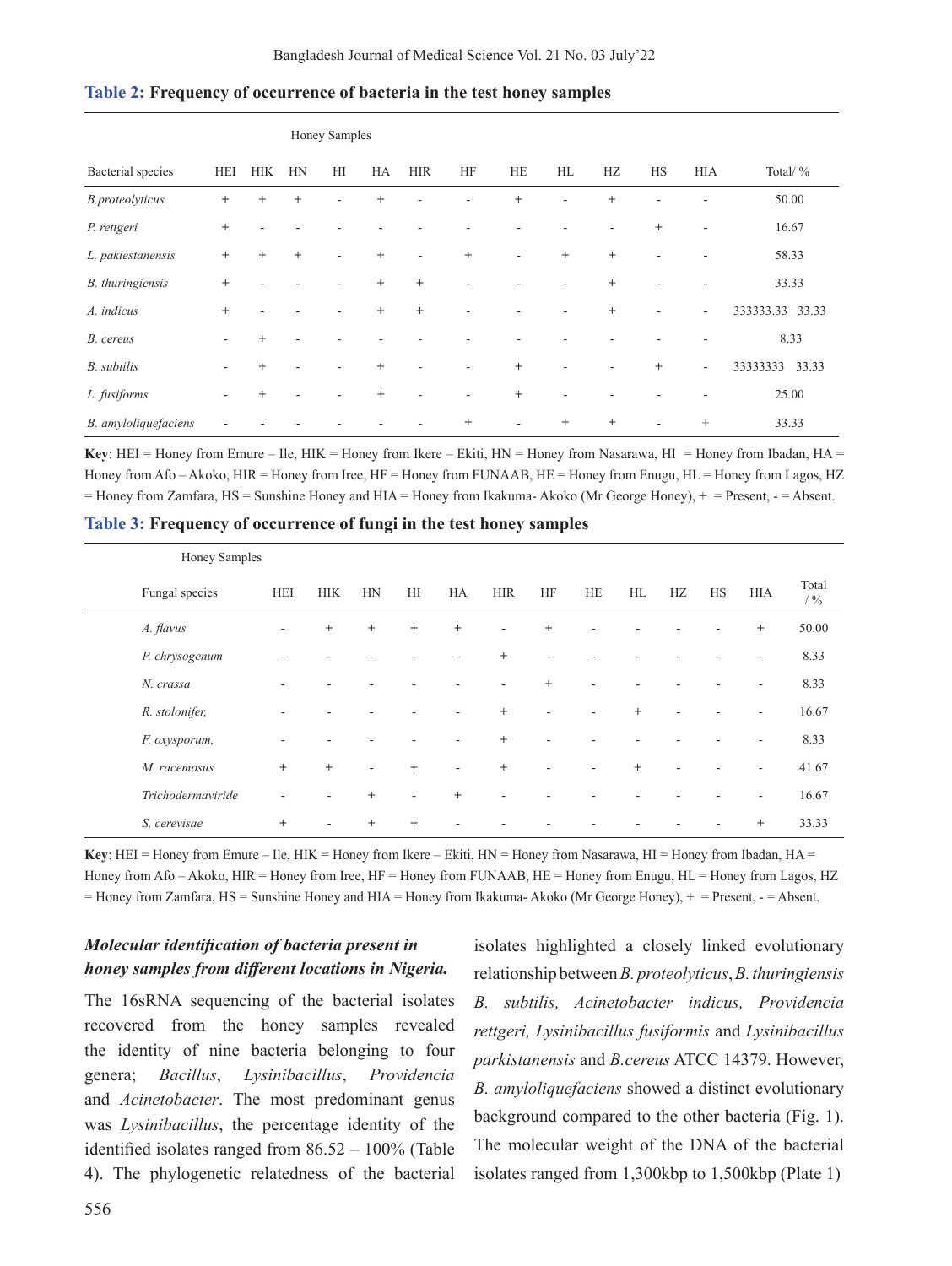# **Table 4: Molecular identity of the bacterial species Isolated from honey samples**

# **fromdifferent locations in Nigeria**

| Molecular identity of isolates                         | Accession No. | Percentage $(\% )$ |
|--------------------------------------------------------|---------------|--------------------|
| Bacillus proteolyticus strain<br><b>BHUPCV3</b>        | MN294510.1    | 98.19              |
| <i>Providencia rettgeri</i> strain<br><b>IAE170</b>    | MK414868.1    | 86.52              |
| Lysinibacillus pakiestanensis<br>strain NCCP - 54      | MN396729.1    | 96.32              |
| Bacillus thuringiensis strain B116                     | MN128540.1    | 96.60              |
| Acinetobacter indicus strain SR6<br>-19                | MN421531.1    | 98.10              |
| Bacillus cereus ATCC 14579                             | MN326684.1    | 100.00             |
| <i>Bacillus subtilis strain AK4</i>                    | KR780043.1    | 96.40              |
| Lysinibacillus fusiforms strain A1                     | MN252063.1    | 100.00             |
| Bacillus amyloliquefaciens strain<br>ARP <sub>23</sub> | CP035899.1    | 99.60              |



Fig. 1: Phylogenetic tree showing the evolutionary relationships of bacteria isolated from honey

Key: Legend: lane 1 - 9 are 16SrDNA bands of the isolated bacteria,  $L =$  Ladder (Marker),  $Kbp =$ Kilo base pair and Bp = Base pair

# *Antagonistic effects of microbes isolated from Honey on selected diarrhoeagenic bacteria*

Four out of the nine bacteria isolated from the honey samples used in this study exerted antagonistic effect on six of the selected diarrhoeagenic bacteria. For example, the isolate *Bacillus thuringiensis*  had the highest effect on 4 out of the 10 selected diarrhoeagenic bacteria. These four bacteria were*B*. *cereus* clinical, *B*. *cereus*ATCC 14579, *S*. *dysenteriae* clinical and *S*. *dysenteriae* ATCC 14028 followed by *B. subtilis* on 3 of the selected diarrhoeagenic bacteria; *B*. *cereus* ATCC 14579, *E. coli* clinical and *Salmonella typhimurium* clinical and the least were *A. indicus* and *Lysinibacillus fusiforms* having effect only on *B. cereus* and *Salmonella typhimurium* clinical respectively (Table 5). On the other hand, only 2 out of the 8 fungi isolated had antagonistic activity against 4 of the test bacteria. For example, *Aspergillus flavus* had effect on *B. cereus*ATCC 14579, *Salmonella typhimurium* ATCC 14028 and *Staph. aureus* clinical while *Penicillium chrysogenum* had effect on *Staph*. *aureus* ATCC 29213 (Table 6).

#### 16s Bacterial rDNA



**Plate 1:** Gel Electrophoresis Image of bacteria isolated from different honey samples located in Nigeria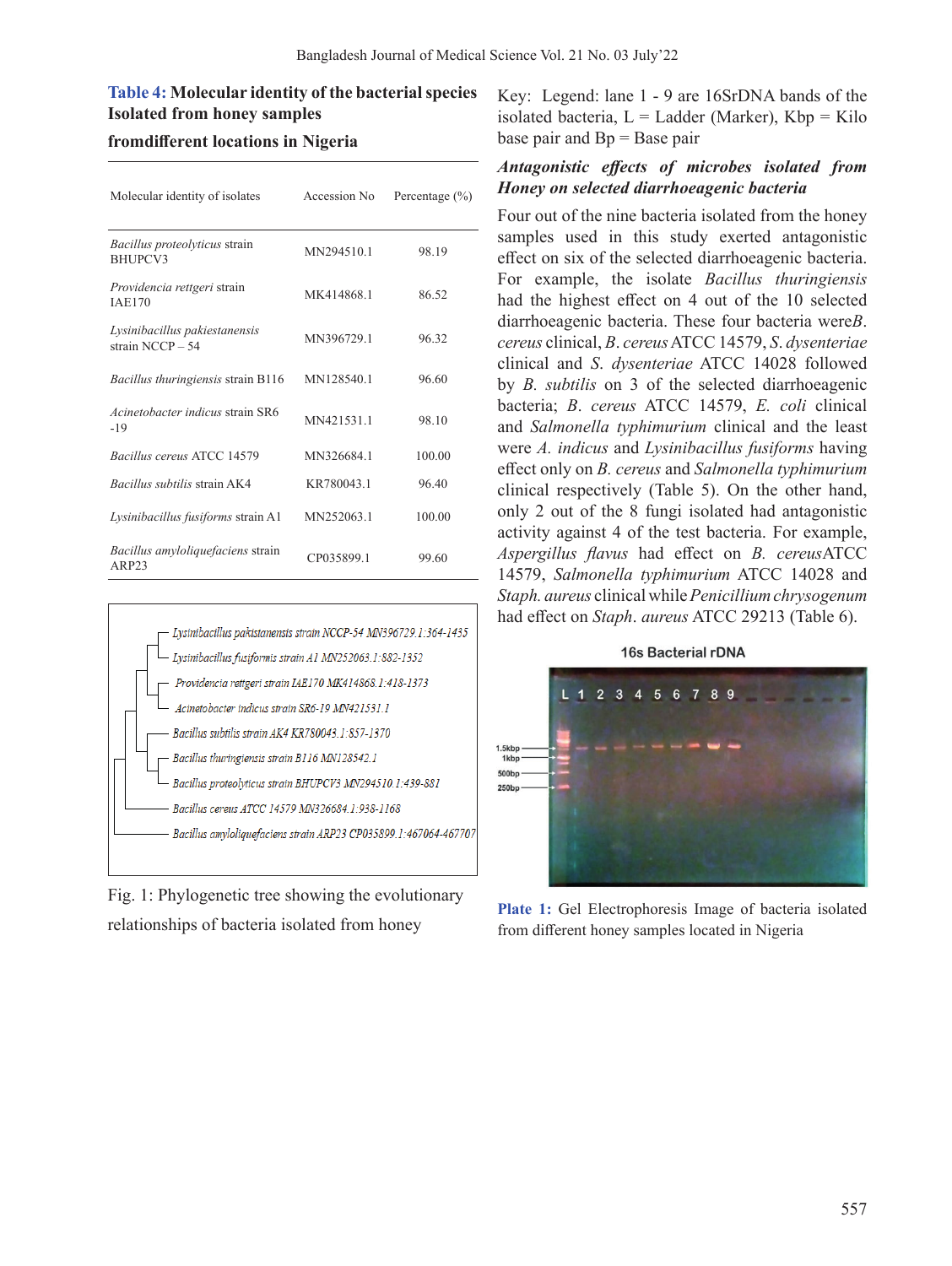| ļ                                                  |
|----------------------------------------------------|
| )                                                  |
|                                                    |
| ļ                                                  |
|                                                    |
|                                                    |
| ļ                                                  |
|                                                    |
|                                                    |
|                                                    |
| ļ<br>Ċ                                             |
| ۶<br>آ                                             |
| ļ<br>֘֒                                            |
| ֖ׅׅׅׅׅ֖֚֚֚֚֚֚֚֚֚֚֚֚֚֚֚֚֚֚֚֡֡֡֡֡֡֡֡֝֬֡֡֝֬<br>₿<br>I |
| i                                                  |
|                                                    |

|                                                                                 |  | Bacteriain Honey/Diameter |                   |                         | zone of Inhibition (mm) |                                 |                               |
|---------------------------------------------------------------------------------|--|---------------------------|-------------------|-------------------------|-------------------------|---------------------------------|-------------------------------|
| thuringiensis<br><b>Bacillus</b><br>Bcillussubtilis<br>Providenciarett-<br>geri |  | A. indicus                | L. pakiestanensis | Lysinibacillusfusiforms | <b>Bacillus Cereus</b>  | Bacillus amylo-<br>liquefaciens | <b>Bacillus</b> proteolyticus |
| $18.00 \pm 2.16$<br>$0.00 \pm 0.00$<br>$0.00 \pm 0.00$                          |  | $22.00 + 5.10$            | $0.00 \pm 0.00$   | $0.00 + 0.00$           | $0.00 \pm 0.00$         | $0.00 \pm 0.00$                 | $0.00 \pm 0.00$               |
| $15.33 \pm 0.47$<br>$15.00 \pm 0.82$<br>$0.00 + 0.00$                           |  | $0.00 \pm 0.00$           | $0.00 \pm 0.00$   | $0.00\pm0.00$           | $0.00 \pm 0.00$         | $0.00 \pm 0.00$                 | $0.00 \pm 0.00$               |
| $0.00 \pm 0.00$<br>$12.33 \pm 0.47$<br>$0.00 \pm 0.00$                          |  | $0.00 \pm 0.00$           | $0.00 \pm 0.00$   | $0.00 \pm 0.00$         | $0.00 \pm 0.00$         | $0.00 \pm 0.00$                 | $0.00 \pm 0.00$               |
| $0.00 \pm 0.00$<br>$0.00 \pm 0.00$<br>$0.00 \pm 0.00$                           |  | $0.00 \pm 0.00$           | $0.00 + 0.00$     | $0.00 \pm 0.00$         | $0.00 \pm 0.00$         | $0.00 \pm 0.00$                 | $0.00 \pm 0.00$               |
| $0.00 \pm 0.00$<br>$12.00 \pm 0.82$<br>$0.00 \pm 0.00$                          |  | $0.00 \pm 0.00$           | $0.00 \pm 0.00$   | $11.67 \pm 1.25$        | $0.00 \pm 0.00$         | $0.00 \pm 0.00$                 | $0.00 \pm 0.00$               |
| $0.00 \pm 0.00$<br>$0.00 \pm 0.00$<br>$0.00 \pm 0.00$                           |  | $0.00 \pm 0.00$           | $0.00 + 0.00$     | $0.00 \pm 0.00$         | $0.00 \pm 0.00$         | $0.00 \pm 0.00$                 | $0.00 \pm 0.00$               |
| $30.00 \pm 5.31$<br>$0.00 \pm 0.00$<br>$0.00 \pm 0.00$                          |  | $0.00\pm0.00$             | $0.00 \pm 0.00$   | $0.00 \pm 0.00$         | $0.00 \pm 0.00$         | $0.00 \pm 0.00$                 | $0.00 \pm 0.00$               |
| $26.50 \pm 2.62$<br>$0.00 \pm 0.00$<br>$0.00 \pm 0.00$                          |  | $0.00 \pm 0.00$           | $0.00 \pm 0.00$   | $0.00\pm0.00$           | $0.00 \pm 0.00$         | $0.00 \pm 0.00$                 | $0.00 \pm 0.00$               |
| $0.00 \pm 0.00$<br>$0.00 \pm 0.00$<br>$0.00 + 0.00$                             |  | $0.00 \pm 0.00$           | $0.00\pm0.00$     | $0.00 + 0.00$           | $0.00 \pm 0.00$         | $0.00 \pm 0.00$                 | $0.00 + 0.00$                 |
| $0.00 \pm 0.00$<br>$0.00 \pm 0.00$<br>$0.00 + 0.00$                             |  | $0.00 + 0.00$             | $0.00 \pm 0.00$   | $0.00 + 0.00$           | $0.00 \pm 0.00$         | $0.00 \pm 0.00$                 | $0.00 \pm 0.00$               |

# Bangladesh Journal of Medical Science Vol. 21 No. 03 July'22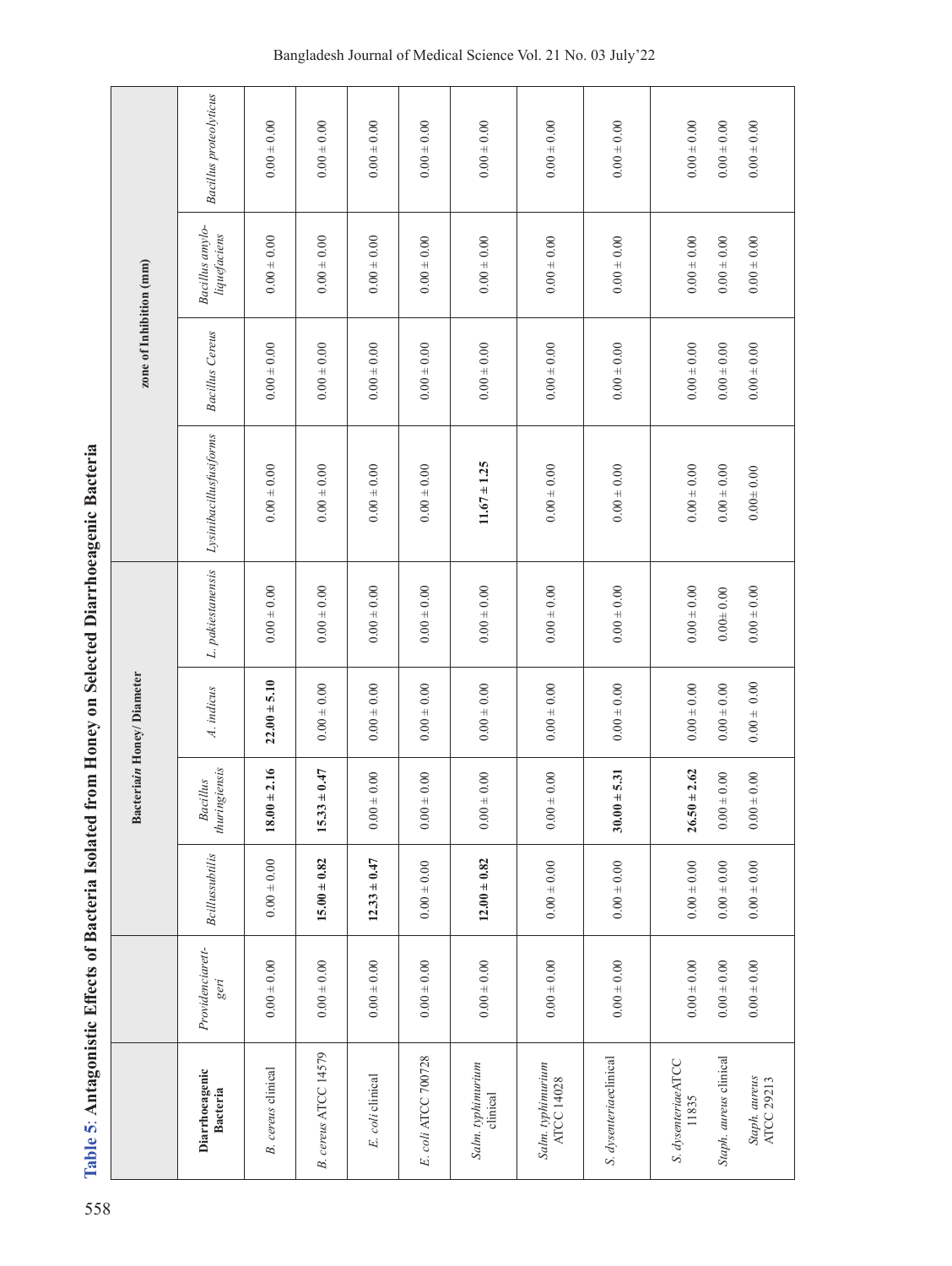Table 6: Antagonistic Effects of Fungi Isolated from Honey on Selected Diarrhoegenic Bacteria **Table 6: Antagonistic Effects of Fungi Isolated from Honey on Selected Diarrhoegenic Bacteria**

|                                   |                   | Fungiin Diameter       |                  |                   |                   |                 | zone of inhibition (mm) |                            |
|-----------------------------------|-------------------|------------------------|------------------|-------------------|-------------------|-----------------|-------------------------|----------------------------|
| Diarrhoeagenic<br><b>Bacteria</b> | Aspergillusflavus | Penicilliumchrysogenum | Neurosporacrassa | Fusariumoxysporum | Trichodermaviride | Mucorracemosus  | Rhizopusstolonifera     | Saccharomyces<br>cerevisae |
| <b>B.</b> cereus clinical         | $0.00 \pm 0.00$   | $0.00 \pm 0.00$        | $0.00 \pm 0.00$  | $0.00 \pm 0.00$   | $0.00 \pm 0.00$   | $0.00 \pm 0.00$ | $0.00 \pm 0.00$         | $0.00 \pm 0.00$            |
| B. cereus ATCC 14579              | $25.00 \pm 4.08$  | $0.00 \pm 0.00$        | $0.00 \pm 0.00$  | $0.00 \pm 0.00$   | $0.00 \pm 0.00$   | $0.00 \pm 0.00$ | $0.00 \pm 0.00$         | $0.00 \pm 0.00$            |
| E. coli clinical                  | $0.00 \pm 0.00$   | $0.00 \pm 0.00$        | $0.00 \pm 0.00$  | $0.00 \pm 0.00$   | $0.00 \pm 0.00$   | $0.00 \pm 0.00$ | $0.00 \pm 0.00$         | $0.00 \pm 0.00$            |
| E. coli ATCC 700728               | $0.00 \pm 0.00$   | $0.00 \pm 0.00$        | $0.00 \pm 0.00$  | $0.00 \pm 0.00$   | $0.00 \pm 0.00$   | $0.00 \pm 0.00$ | $0.00 \pm 0.00$         | $0.00 \pm 0.00$            |
| Salm. typhimurium<br>clinical     | $0.00 \pm 0.00$   | $0.00 \pm 0.00$        | $0.00 \pm 0.00$  | $0.00 \pm 0.00$   | $0.00 \pm 0.00$   | $0.00 \pm 0.00$ | $0.00 \pm 0.00$         | $0.00 \pm 0.00$            |
| Salm. typhimurium<br>ATCC 14028   | $27.00 \pm 1.41$  | $0.00 \pm 0.00$        | $0.00 + 1.70$    | $0.00 \pm 0.00$   | $0.00 \pm 0.00$   | $0.00 \pm 0.00$ | $0.00 \pm 0.00$         | $0.00 \pm 0.00$            |
| S. dysenteriae clinical           | $0.00 \pm 0.00$   | $0.00 \pm 0.00$        | $0.00 + 0.00$    | $0.00 + 0.00$     | $0.00 \pm 0.00$   | $0.00 \pm 0.00$ | $0.00 \pm 0.00$         | $0.00 \pm 0.00$            |
| S. dysenteriaeATCC<br>11835       | $0.00 \pm 0.00$   | $0.00 \pm 0.00$        | $0.00 \pm 0.00$  | $0.00 \pm 0.00$   | $0.00 \pm 0.00$   | $0.00 \pm 0.00$ | $0.00 \pm 0.00$         | $0.00\pm0.00$              |
| Staph. aureus clinical            | $16.67 \pm 2.49$  | $0.00 \pm 0.00$        | $0.00 \pm 0.00$  | $0.00 \pm 0.00$   | $0.00 \pm 0.00$   | $0.00 \pm 0.00$ | $0.00 \pm 0.00$         | $0.00 \pm 0.00$            |
| Staph. aureus ATCC<br>29213       | $0.00 \pm 0.00$   | $11.67 \pm 2.36$       | $0.00 \pm 0.00$  | $0.00 \pm 0.00$   | $0.00 \pm 0.00$   | $0.00 \pm 0.00$ | $0.00 \pm 0.00$         | $0.00 \pm 0.00$            |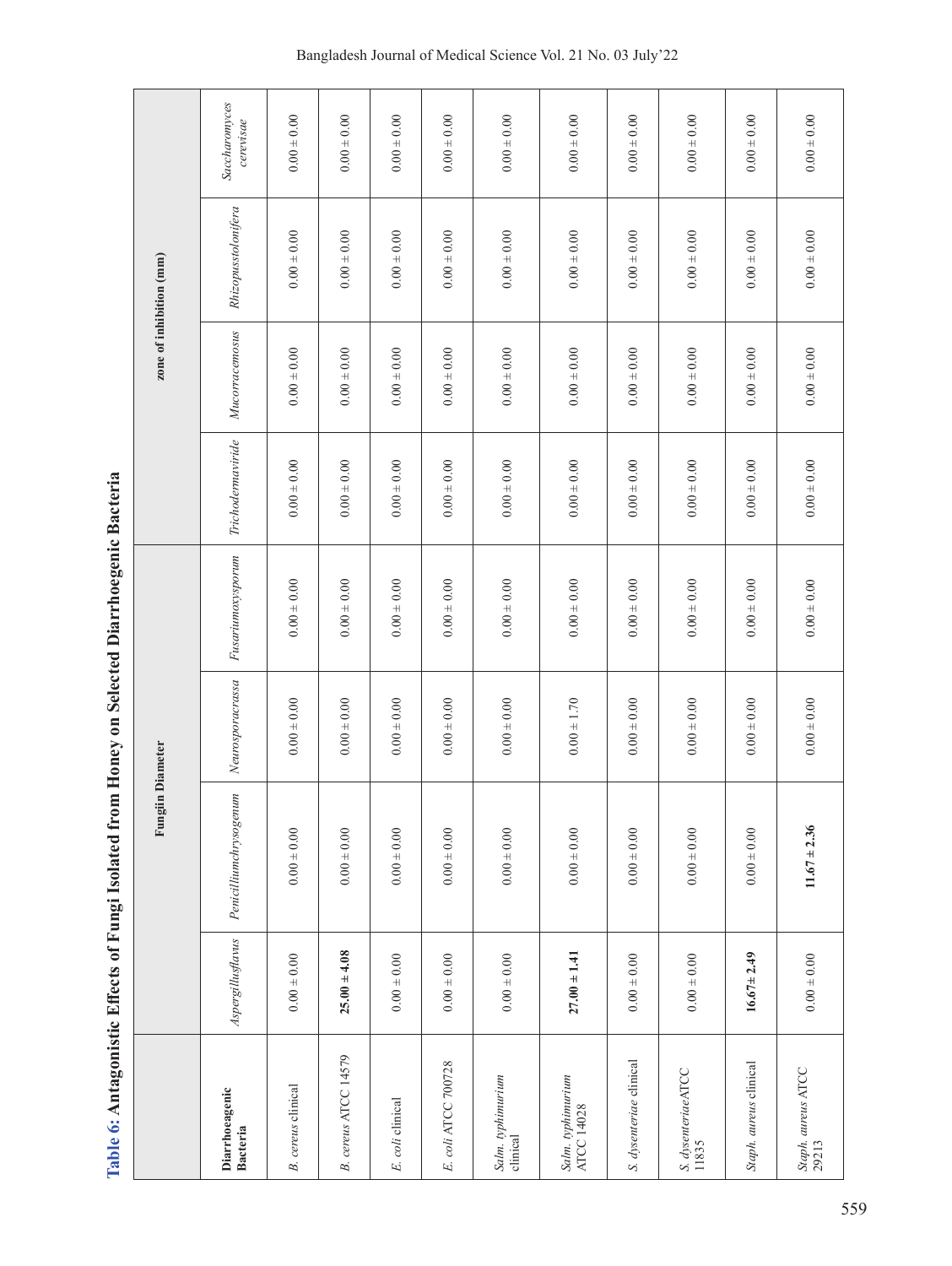### **Discussion**

Total viable count of aerobic bacteria of honey which ranged from  $1.0 - 7.33 \times 10^2$ cfu/ml in this study was in agreement with the earlier reports<sup>16</sup> that it should not exceed  $1.0 \times 10^3$ cfu/ml in any honey sample. Coliforms were not detected in honey worked on in this study, this agreed with the study of $17$  in which no coliform wasfound in honey they researched on. The genus *Lysinibacillus* was the most frequently encountered in the honey samples used in this study. This disagreed with earlier findings<sup>18</sup> that bacterial spores particularly those of the genus *Bacillus* are regularly found in honey. *Bacillus* species have heat - resistant spores and they can survive in honey at low temperatures. *Bacillus cereus*, *Bacillus subtilis* and *Bacillus licheniformis* have been associated with food poisoning<sup>18</sup>. Honey has not been involved in food borne outbreaks caused by *B. cereus*, though no firm evidence exists that would exclude honey as a potential vehicle of infection. The prevalent spore forming bacilli recovered from the honey samples in this study were *Lysinibacillus pakiestanensis, Bacillus subtilis, Bacillus thuringiensis*, *Bacillus proteolyticus*, *Bacillus cereus* and *Bacillus. amyloliquefaciens.* The results in this study also showed that honeys collected from different locations in Nigeria harbor arrays of fungal contamination. The fungal spores found in the honey samples were identified as *Penicillium chrysogenum, Aspergillus. flavus, Rhizopus stolonifer, Mucor racemosus, Neurospora crassa* and *Fusarium oxysporum.* The fungal arrays detected support the earlier report<sup>19</sup> in which eight fungal species were identified from the western Cameroun honey. It was also in conformity with the report of other researchers that fungi and spore-forming bacteria might be present in honey for a limited period of time. The occurrence of these fungi in honey could be an indication of contamination from secondary sources during handling, processing and storage or adulteration<sup>20</sup>. Also, the isolation of fungi such as *Aspergillus, Penicillium, Mucor* and *Saccharomyces* in honey samples in this study also supportedthe report by other researchers<sup>21-22</sup> which isolated 13 species of moulds. The bacteria isolated exerted greater antagonistic activity to the test

bacteria than the isolated fungi in honey. This may be as a result of lipopetidebiosurfactants produced by them.

### **Conclusion**

This study has shown that the various microorganisms present in honey has a great antagonistic effect on the selected bacteria causing diarrhoea. For example *Bacillus thuringiensis* was the most effective in inhibiting the growth of *Shigella dysenteriae* (both typed and clinical) than the other bacteria present in the honey samples tested while on the part of fungi *Aspergillus flavus* was found to be most effective in inhibiting the growth of *Bacillus cereus* ATCC 14579, *Salmonella typhimurium* ATCC 14028 and *Shigella dysenteriae* ATCC 11835. These results clearly indicate that the microorganisms isolated in honey exerted a great antagonistic activity on the test bacteria. Our study could be exploited for microbial control on bacteria causing diarrhoea, thereby could also play a significant role as antimicrobial in treatment of diarrhoeal diseases caused by these bacteria.

### **Acknowledgements**

The authors appreciate the effort made by Mr. Jimoh Kabiru Ayobami for cross checking the statistical analysis.

# **Source of fund**

There was no fund received for this work from anywhere

# **Conflict of interest**

The authors declared no conflict of interest

# **Authors,s Contributions:**

Data gathering and the idea owner of this study: John-Isa JF

Study design: John-Isa JF, Adebolu TT, Oyetayo VO

Data gathering; John-Isa JF, Adebolu TT, Oyetayo VO

Writing and submitting manuscript: John-Isa JF

Editing and approval of final draft: John-Isa JF, Adebolu TT, Oyetayo VO